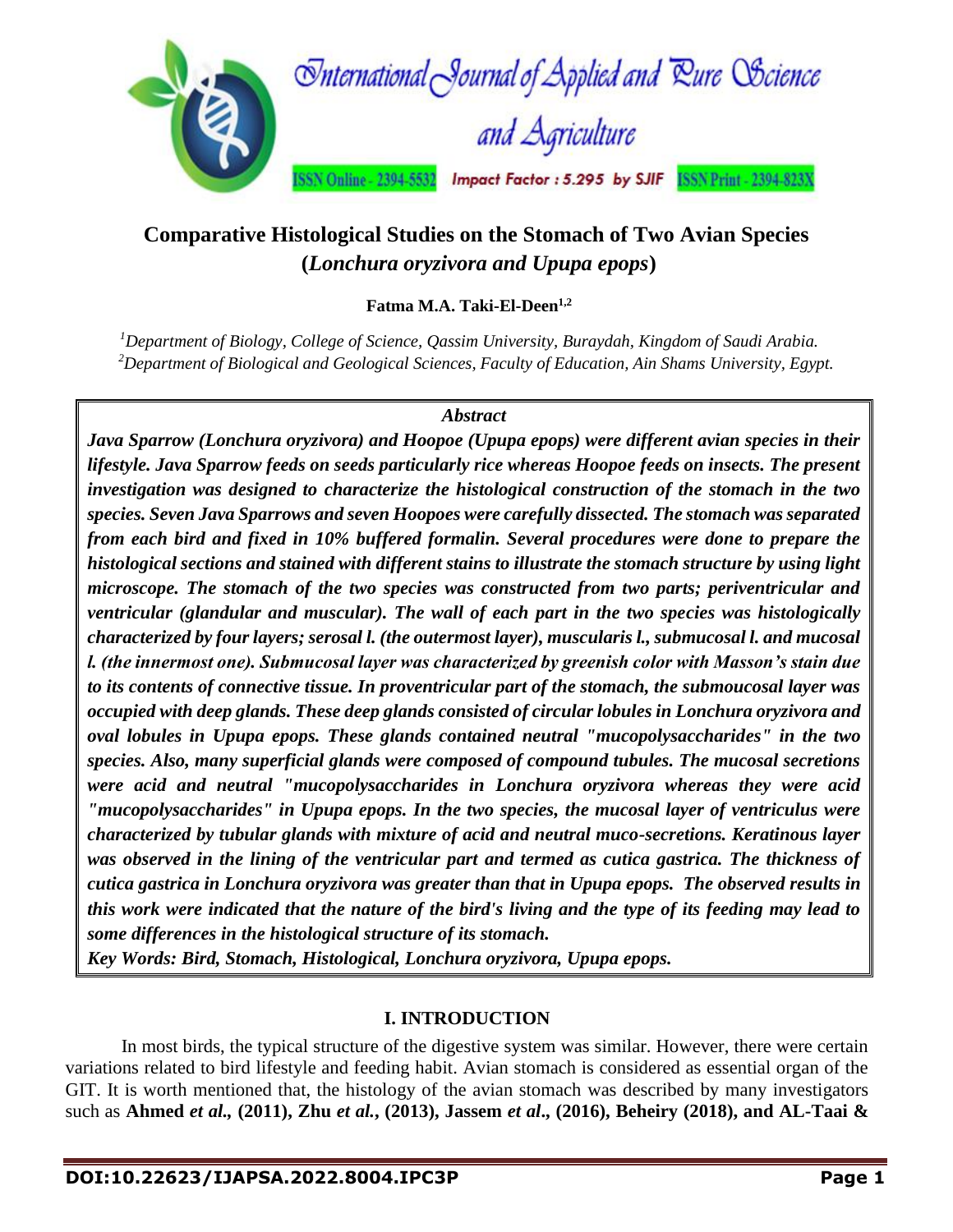**Hasan (2020).** Many authors such as **Al- Saffar & Eyhab (2014), Jassem** *et al.,* **(2016), Taki-El-Deen (2017), Saran** *et al.***, (2019)** stated that the Avian's stomach has two elements; glandular (proventricular element) which filled with glandular juices and muscular (ventricular element or gizzard) which has mechanical role in food digestion.

The histological structure of gastric wall is characterized by four layer. The exterior one is serosal layer and followed by muscularis, submucosa and mucosa **(Said** *et al.,* **2012 and Al- Abdul-Ridha** *et al.,* **2019).** The muscle fibers (longitudinal and circular) were arranged in different pattern in the muscularis layer **(Saran & Meshram, 2021)**. Submucosa was characterized by connective tissue and deep proventricular glands. These glands were composed of glandular lobules that arranged radically and muco-secretions were produced from their lobules **(Beheiry, 2018 and Abdul-Ridha** *et al.,* **2019).** The mucosal lining was formed from columnar or cubic epithelia **(Selvan** *et al***., (2008)**. **Taki-El-Deen (2017)** found that the ventricular wall was characterized by the same four layers that were found in proventriculus. **Hamdi** *et al.,* **2013** stated that the mucosal layer characterized by tubular glands. Their secretions were acid and neutral in Japanese quail **(Ahmed** *et al.,* **2011)**. In some bird, such as pheasant, the ventricular lumen was in contact with special keratinous layer that lined the mucosa **(Parisa** *et al.,* **2019).** Whereas, this layer was absent in *Coturnix coturnix* **(Zaher** *et al***., (2012)**. **Ahmed** *et al.,* **(2011)** mentioned the protection role of the keratinous layer in the ventricular part of the stomach.

*Lonchura oryzivora* (Java Sparrow or Java rice Sparrow) feeds on seeds (mainly rice). *Upupa epops* (Hoopoe) feeds mainly on insects. Therefore, this study focuses on the histological structures of the stomach in the two species and clarify the similarities and differences between them for supporting the understanding about their feeding habits.

# **II. MATERIAL AND METHODS**

### **The experimental animals**

Seven adult birds of Java Sparrow and Hoopoe were obtained from ornamental shops and Abo-Rawash Constituency respectively. All birds were in good health. They represent two different orders in phylum aves. The systematic position according to Linnaeus (1758) main food of each bird are illustrated in the following table:

|           | Hoopoe        | Java Sparrow          |
|-----------|---------------|-----------------------|
| Order     | Passeriformes | <b>Bucerotiformes</b> |
| Family    | Upupidae      | Estrildidae           |
| Genus     | Upupa         | Lonchura              |
| Species   | epops         | orizyvora             |
| Main food | insects       | seeds                 |

# **Histological preparations**

After dissection of birds, samples of proventriculus and ventriculus of each bird were fixed in 10 % concentration of neutral formalin and kept for one day. After that, all specimens were passed into ascending concentrations of ethanol for dehydration process. The terpineol was used in clearing process and the paraffin wax was used in embedding process. Sections thickness were prepared from 4 to 6 µm for the staining by H&E to demonstrate the usual histological structure (Bancroft and Gamble, 2002). Masson's trichrome stain was used to clarify the connective tissue (Mahoney, 1973) and Alcian PAS was used to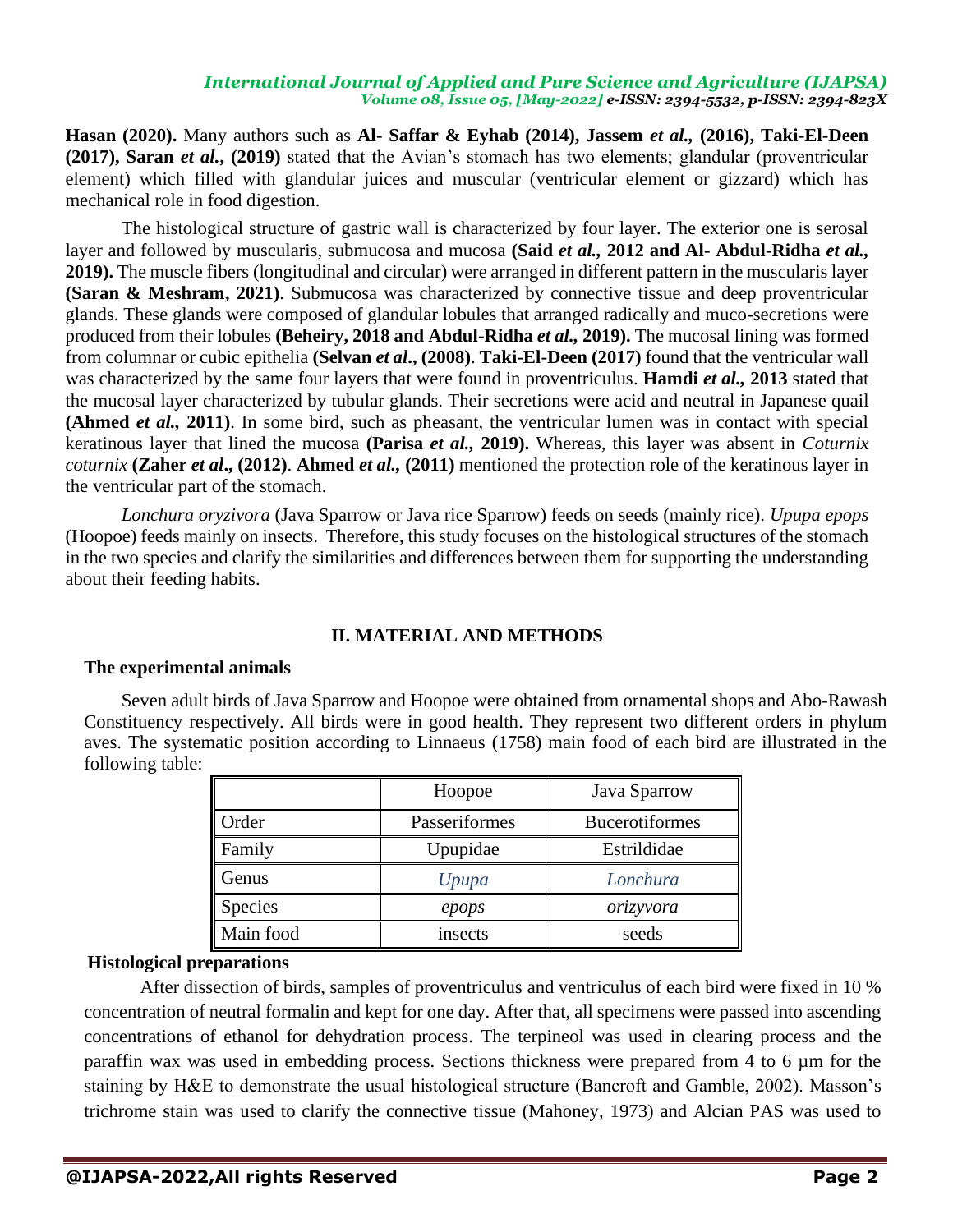demonstrate the "mucopolysaccharides" contents (Hotchkiss, 1948).

# **III. RESULTS**

# **The stomach of Java Sparrow,** *Lonchura oryzivora*

Histologically, the stomach wall was composed of four layers; serosa (the outermost layer), muscularis, submucosa and the innermost layer which was called the mucosa. The serosa was characterized by squamous epithelium. There was a thin musculature in the cardiac portion. It was formed from two types of muscle fibers; the outer one was circular and the inner one was longitudinal (Fig.1). Thin connective tissue was observed in the submucosal layer. It was stained with green color by Masson's stain (Fig.2). Two types of gastric glands were found in mucosal layer. They were differentiated into deep and superficial (. The deep glands were constructed from circular lobes that separated from each other by a septum of connective tissue (Fig.1). Also, each lobe was lined with cubic cells. Superficial glands were tubular and composed of columnar cells (Fig. 2). The muco-secretions of deep glands were neutral whereas they were acid and neutral in the superficial glands (Fig.3&4). The ventricular wall was consisted of the four layers. Serosa was made up of simple squamous epithelia. The muscularis was differentiated into thick circular fiber layer (outward) and longitudinal fiber layer (inward) (Fig.5). The Mucosal layer was characterized by many tubular glands that made up of columnar epithelia (Fig.6). Secretions of these glands was acid and neutral "mucopolysaccharides". Thick keratinous layer was found in contact with ventricular lumen (Fig.5). This layer that termed as cutica gastrica was characterized by acid and neutral secretions (Fig.7).

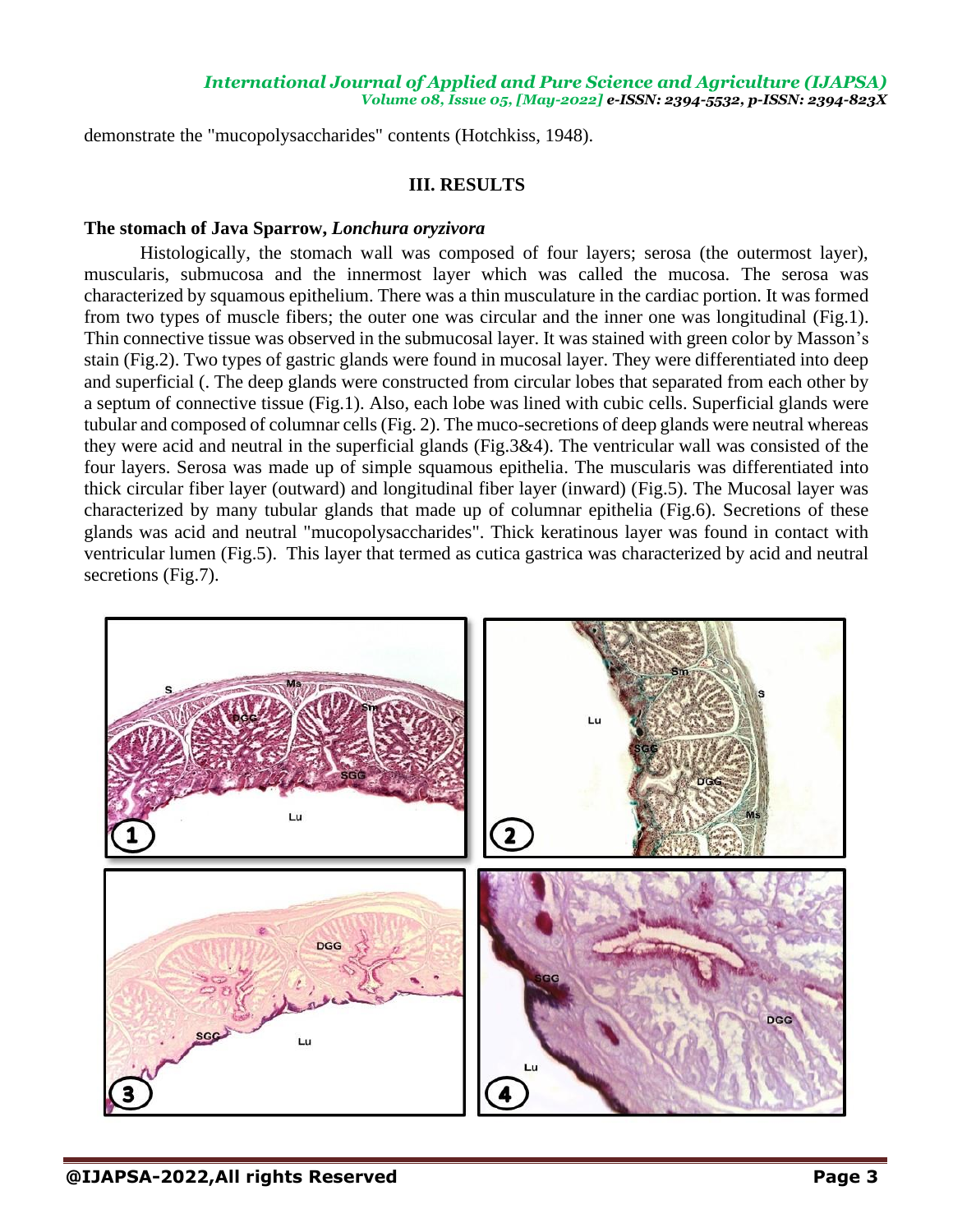**Fig.(1):** Light photomicrograph of *Lonchura oryzivora*'s proventriculus showing: Serosa (S), Muscularis (Ms), Submucosa (Sm), Deep Gastric Gland (DGG), Superficial Gastric Gland (SGG) and Lumen (Lu). (H&E. stain X. 100).

**Fig.(2):** Light photomicrograph of a transverse section of *Lonchura oryzivora*'s proventriculus showing: Serosa (S), Muscularis (Ms), Submucosa (Sm), Deep Gastric Gland (DGG), Superficial Gastric Gland (SGG) and Lumen (Lu). (Masson's trichrome stain X.100).

**Fig.(3):** Light photomicrograph of *Lonchura oryzivora*'s proventriculus showing: Deep Gastric Gland (DGG), Superficial Gastric Gland (SGG) and Lumen (Lu). (Alcian PAS. stain X.100).

**Fig.(4):** Light photomicrograph of *Lonchura oryzivora*'s proventriculus showing: Deep Gastric Gland (DGG), Superficial Gastric Gland (SGG) and Lumen (Lu). (Alcian PAS. stain X.400).



**Fig.(5):** Light photomicrograph of *Lonchura oryzivora*'s ventriculus showing: Circular Muscle Layer (CML), Longitudinal Muscle Layer (LML), Mucosa (M) and Cutica Gastrica (CG). (H&E. stain X. 100). **Fig.(6):** Light photomicrograph of a transverse section of *Lonchura oryzivora*'s ventriculus showing: Mucosa (M) and Cutica Gastrica (CG). (Masson's trichrome stain X.400).

**Fig.(7):** Light photomicrograph of *Lonchura oryzivora*'s ventriculus showing: Mucosa (M) and Cutica Gastrica (CG). (Alcian PAS. stain X.400).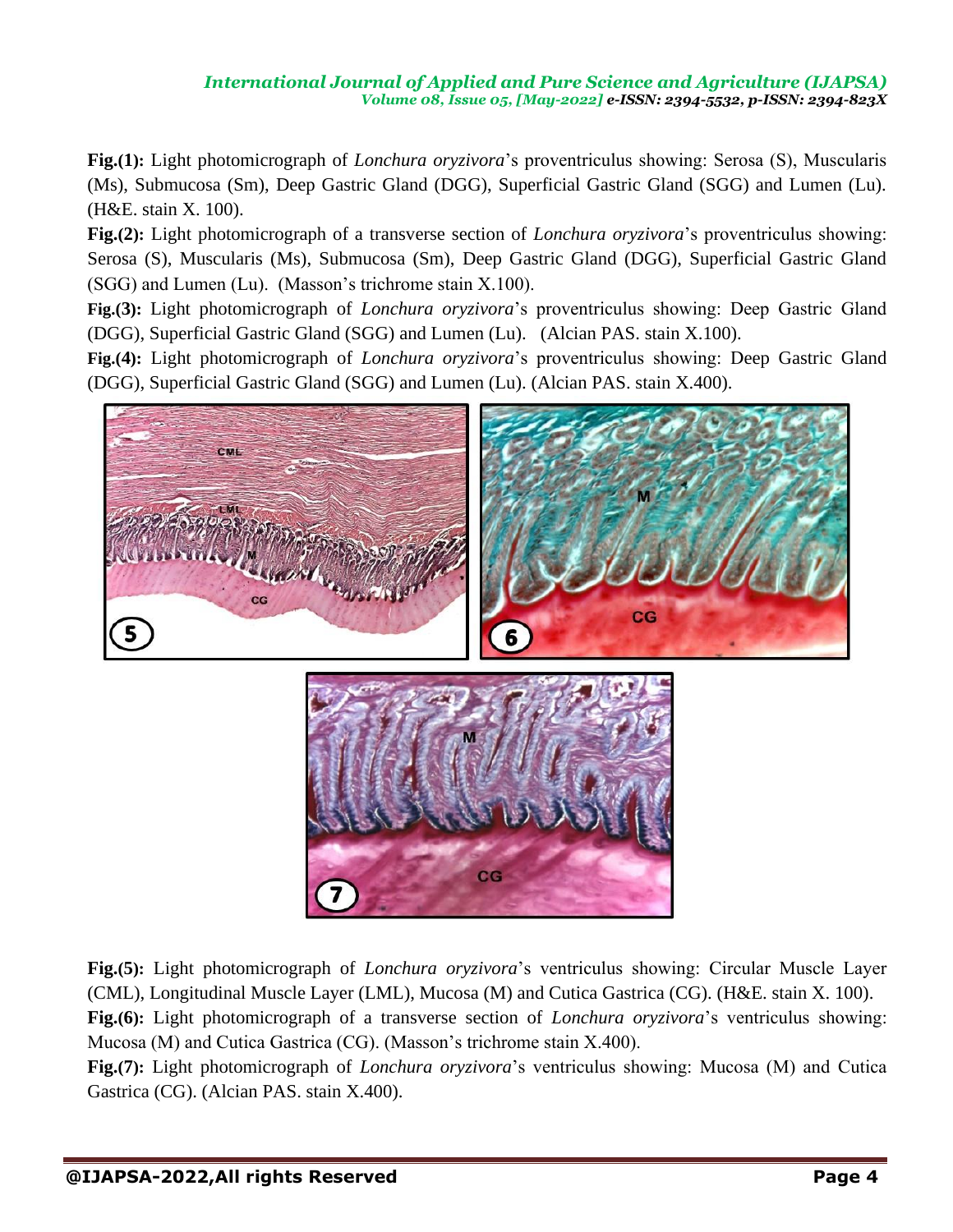# **The stomach of Hoopoe,** *Upupa epops*

Histologically, the proventricular wall was constructed from serosa, musculature layer, submucosa and mucosal layer. The squamous epithelium was well observed in the serosal layer. Thin outer circular and thin inner longitudinal layers were found in the muscularis (Fig.8). The submucosa was represented by connective tissue which identified by its green color with Masson's stain. Well represented deep gastric glands were distributed in submucosal layer (Figs. 8&9). The glandular lobules had oval appearance (Figs.8&10). Superficial gastric glands were found in the mucosal layer and formed from many tubules arranged in folds (Fig.10). The muco-secretions of deep gastric glands were neutral whereas, the superficial gastric glands had acid muco-secretions (Fig.11). The ventricular wall lined externally by serosal layer that characterized by simple squamous epithelia. The musculature consisted of thick outer circular fibers and thick inner longitudinal fibers (Fig.12). The submucosa was characterized by connective tissue that colored green with Masson's stain (Fig.13). The mucosal layer characterized by many tubular glands that made up of columnar epithelia. The nature of these glands was acid and neutral "mucopolysaccharides". Thin keratinized layer (cutica gastrica) was found in contact with lumen. This layer had acid and neutral secretions (Fig.14).



Fig.(8): Light photomicrograph of *Upupa epops*'s proventriculus showing: Serosa (S), Muscularis (Ms), Mucosa (M), Submucosa (Sm), Deep Gastric Gland (DGG), Superficial Gastric Gland (SGG) and Lumen (Lu). (Masson's trichrome stain X.40).

Fig.(9): Light photomicrograph of *Upupa epops*'s proventriculus showing: Blood Vessel (BV), Muscularis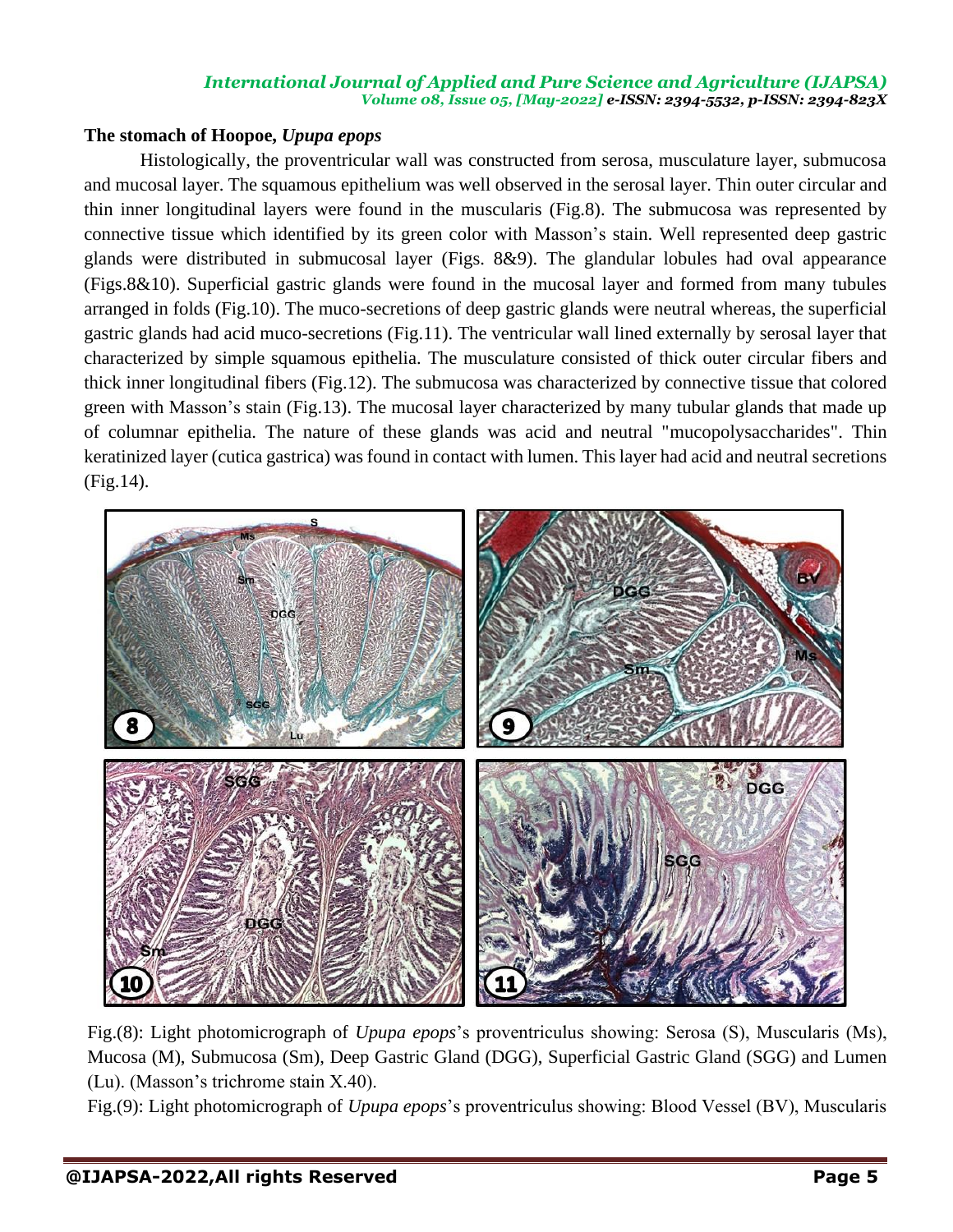(Ms), Submucosa (Sm) and Deep Gastric Gland. (Masson's trichrome stain X.100).

Fig.(10): Light photomicrograph of *Upupa epops*'s proventriculus showing: Submucosa (Sm), Deep Gastric Gland and Superficial Gastric Gland (SGG). (H&E. stain X. 100).

Fig.(11): Light photomicrograph of a transverse section of *Upupa epops*'s proventriculus showing: Deep Gastric Gland (DGG) and Superficial Gastric Gland (SGG). (Alcian PAS. stain X.400).



Fig.(12): Light photomicrograph of *Upupa epops*'s ventriculus showing: Circular Muscle Layer (CML), Longitudinal Muscle Layer (LML) and Mucosa (M). (H&E. stain X. 40).

Fig.(13): Light photomicrograph of a transverse section of *Upupa epops*'s ventriculus showing: Circular Muscle Layer (CML), Connective Tissue (CT) and Longitudinal Muscle Layer (LML). (Masson's trichrome stain X.100).

Fig.(14): Light photomicrograph of *Upupa epops*'s ventriculus showing: Mucosa (M), Cutica Gastrica (CG) and Lumen (Lu). (Alcian PAS. stain X.100).

# **IV. DISCUSSION**

Histologically, the stomach wall in *Lonchura oryzivora*'s & *Upupa epops* was composed of four layers; serosa (the outermost layer), muscularis, submucosa and the innermost layer which was termed as the mucosa. These results were supporting the observations obtained by **Saffar** *et al***., (2015)** and **Saran & Meshram (2021)**. Whereas, **Zhu** *et al.***, (2013)** found only three layers in "Yellow billed grosbeak" *viz* the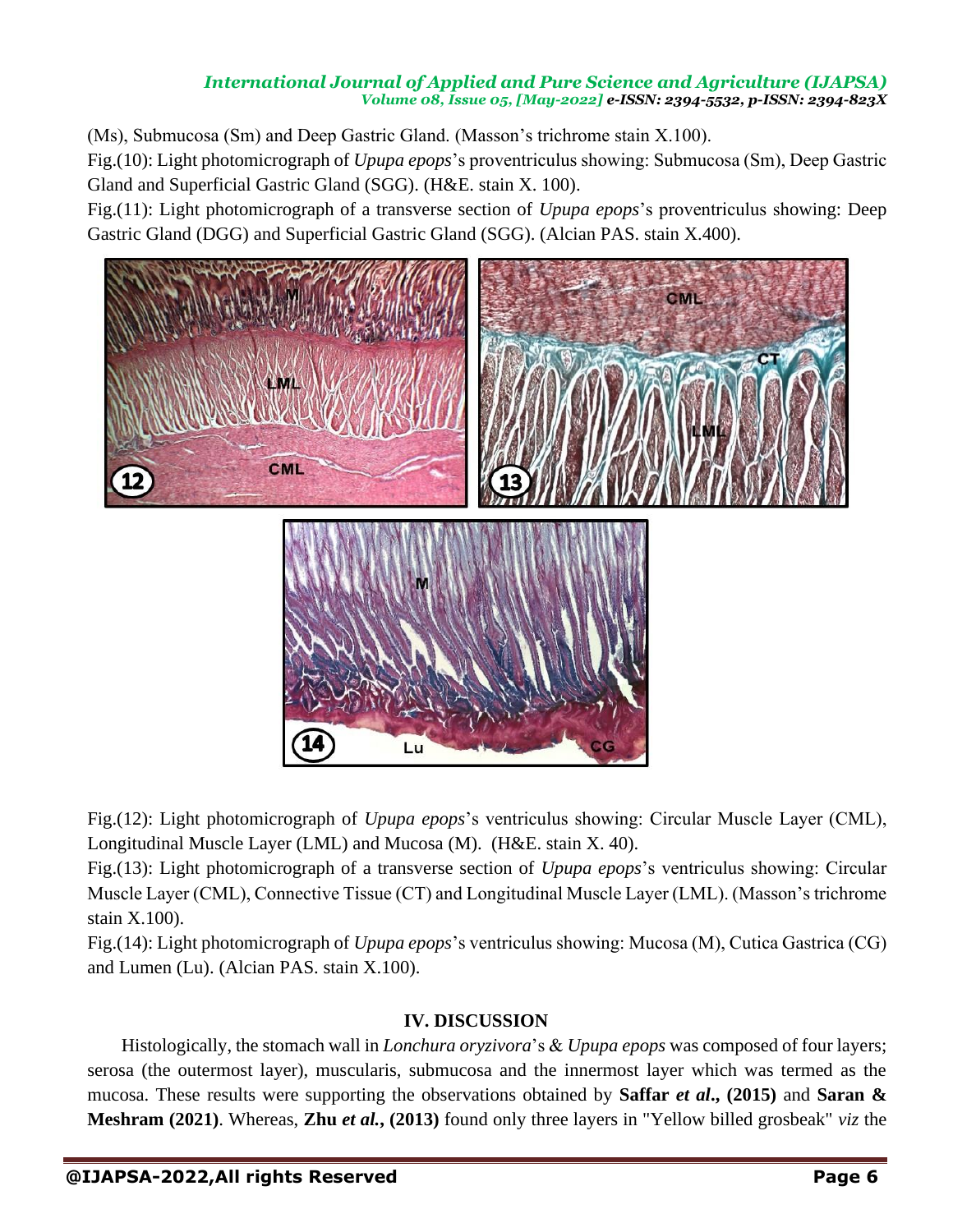submucosal layer was not recorded in the wall structure.

Serosal layer had connective tissue that rich in vasculature and nerves. This result was found by **Rocha & Lima (1998)** in burrowing owl, **Ahmed** *et al.,* **(2011)** in Japanese quail, Beheiry (2018) in Turkey, **Kausar** *et al.,* **(2019)** in Domestic Pigeon and **Saran & Meshram (2021)** in Guinea fowl. Muscularis Layer in *Lonchura oryzivora* & *Upupa epops* composed of exterior circular and interior longitudinal muscle fibers. Same finding was noted by **Saran & Meshram (2021)** in Guinea fowl. Whereas, conversely arrangement of the two layers *viz*, exterior longitudinal and interior circular muscle fibers was observed by **Kausar** *et al.,* **(2019)**, **Parisa** *et al.***, (2019)**. Furthermore, only single layer was observed by **Rodrigues** *et al.,* **(2012)** in " macaw".

The submucosal layer was signified by connective tissue that stained with green color with Masson's stain. Also, **Jassem** *et al***., (2016)** and **Saran & Meshram (2021)** were described the same structure in submucosa of Common moorhen and Guinea fowl respectively. Deep proventricular glands were observed inside submucosa of the two species under the current investigation. Same results were observed by **Beheiry (2018)**. The glandular lobules were oval in *Upupa epops* and circular in *Lonchura oryzivora*. Whereas, **Abdul-Ridha** *et al.,* **(2019)** found that each glandular lobule has pear-shaped structure. The glandular lobules in *Lonchura oryzivora* & *Upupa epops* were arranged in radial columns and all lobules were leading to a central cavity or lumen. Similar results were shown in Turkey by **Beheiry (2018)** and pheasant by **Parisa** *et al.,* **(2019***)* respectively. Secretions of deep proventricular glands of both birds under investigation were neutral "mucopolysaccharides". Similar result was recorded by **Beheiry (2018)**.

Superficial proventricular glands of both birds under investigation were consisted of compound tubules. The mucosal folds were formed from columnar cells with basal nuclei. This finding was noted in Guinea fowl by **Selvan** *et al***., (2008)** and in adult starling bird by **AL-Taai & Hasan (2020)**. Whereas, **Batah** *et al.,*  **(2012)** and **Al-Saffar & Al-Samawy (2015)** were found that the lining was constructed from simple cubic cells. The nature of mucosal secretions was acid "mucopolysaccharides" in *Upupa epops*. But they were acid in addition to neutral "mucopolysaccharides" in *Lonchura oryzivora*. **Ahmed** *et al.,* **(2011)** and **Zhu (2015)** were recorded acid and neutral "mucopolysaccharide" secretions in Japanese quail and Grey-Backed Shrike respectively. **Mohammadpour & Sobhani (2016)** stated the protection role of gastric secretions against any dangerous outcome from mechanical action of hard particles inside stomach, microorganisms and enzymes.

The ventricular wall in *Lonchura oryzivora* & *Upupa epops* was consisted of the same four layers which found in proventricular wall. Serosal layer was made up of simple squamous epithelia. The ventricular musculature was differentiated into two layers *viz*, circular fibers (outward) and longitudinal fibers (inward). This result agreed with **Abdul-Ridha** *et al.,* **(2019)** in domestic pigeon and domestic quail. **Taki-El-Deen (2017)** noted that the circular fibers were located internally and the longitudinal fibers were located externally in Duck & Whimbrel. Whereas, the muscular layer in pheasant was composed of internal oblique fibers and external circular fibers **(Parisa** *et al.***, 2019)**.

The ventricular mucosal layer in *Lonchura oryzivora* & *Upupa epops* was characterized by many tubular glands made up of columnar epithelia. Similar result was found in *Elanus caeruleus* **(Hamdi** *et al.,* **2013)**. Secretions of these glands in both *Lonchura oryzivora* & *Upupa epops* were acid and neutral "mucopolysaccharides". This result was noted by **Ahmed** *et al.,* **(2011**) in Japanese quail. keratinous layer was found in contact with ventricular lumen in both *Upupa epops* and *Lonchura oryzivora* and termed as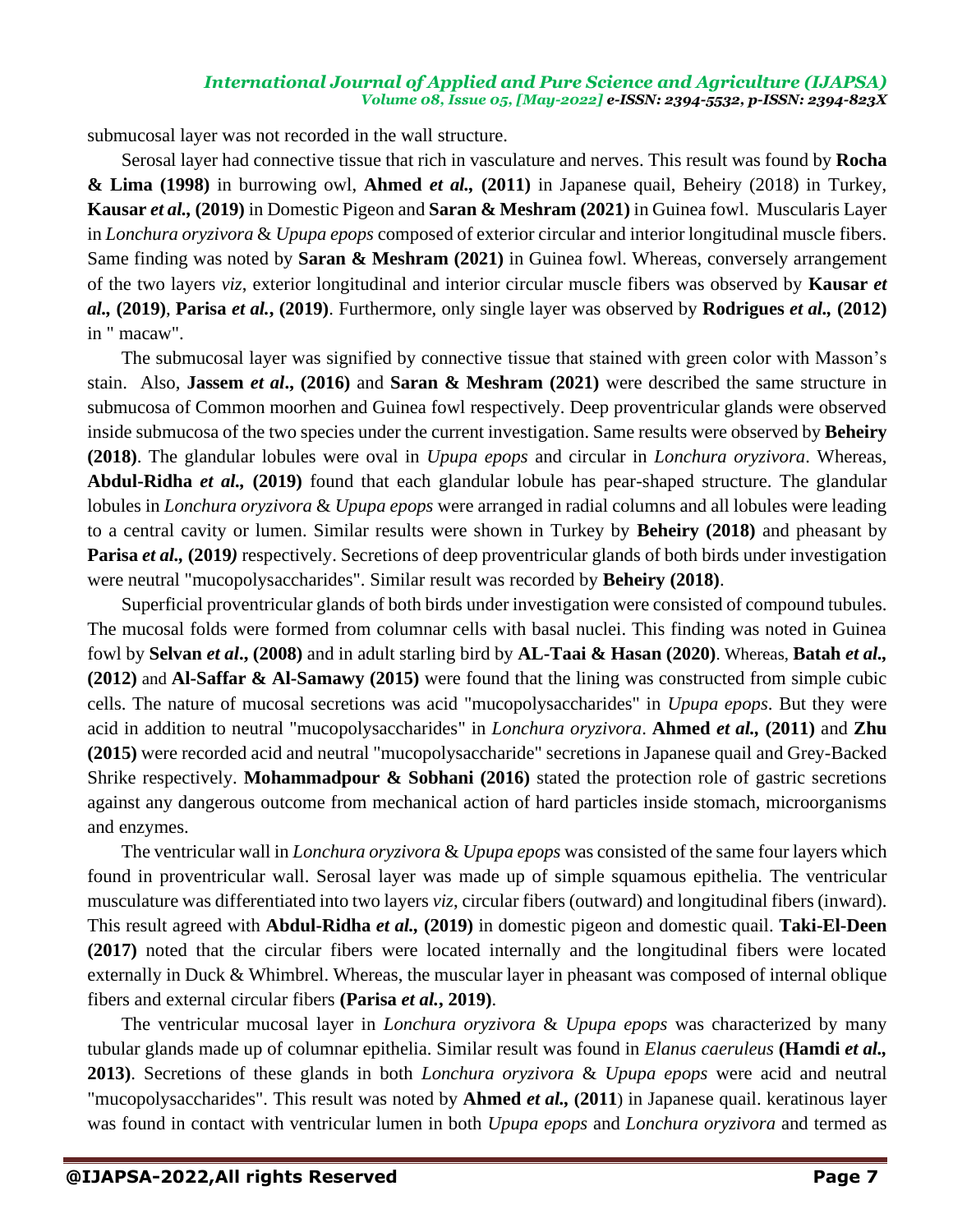cutica gastrica. This layer was observed by **AL-Saffar& Eyhab (2014)** in mallard and by **Parisa** *et al.,* **(2019)** in pheasant. Whereas, this layer was lacked in "Scope Owl" (**Zaher** *et al***., 2012)**. Cutica gastrica characterized by acid and neutral secretions in both *Lonchura oryzivora*'s & *Upupa epops*. Whereas, it has neutral mucin contents in pheasant **Parisa** *et al.,* **(2019). Ahmed** *et al.,* **(2011)** recorded the protection role of cutica gastrica against the mechanical contractions & lumen contents during digestion.

In conclusion, the histological basic structures in the avian 's stomach such as the main wall layers and gastric glands were clearly observed in *Lonchura oryzivora*'s & *Upupa epops*. However, some differences were found in each species. For instance, the shape of proventricular deep gastric glands was circular in *Lonchura oryzivora*'s and oval in *Upupa epops*. The nature of superficial proventricular glands was neutral in *Lonchura oryzivora*'s and acid in *Upupa epops*. The outer muscle layer of the ventricular part was thick in *Lonchura oryzivora*'s whereas, both layers (outer and inner) were thick in *Upupa epops*. Also, the cutica gastrica in *Lonchura oryzivora*'s was thicker than that in *Upupa epops*. Therefore, the present study revealed that the variations of food nature and habitat of the two species led to some differences in the histological structures of the stomach.

#### **BIBLIOGRAPHY**

- [1] Abdul-Ridha, A., Salih, A. N., Bargooth, A. F., & Wali, O. N. (2019). COMPARATIVE HISTOLOGICAL STUDY OF STOMACH IN DOMESTIC PIGEON (COLUMBA LIVIADOMESTICA) AND DOMESTIC QUAIL (COTURNIX COTURNIX). Biochemical and Cellular Archives, 19(2), 4241-4245.
- [2] Ahmed, Y. A. E., Kamel, G., & Ahmad, A. A. E. (2011). Histomorphological studies on the stomach of the Japanese quail. *Asian Journal of Poultry Science*, *5*(2), 56-67.
- [3] AL-Taai, S. A., & Hasan, M. S. (2020). HISTOMORPHOLOGICAL STUDY OF PROVENTRICULAR AND GIZZARD IN ADULT STARLING BIRD (STURNUS VULGARIS). Plant Archives, 20(1), 1671-1678.
- [4] Al-Saffar, F. J., & Al-Samawy, E. R. (2015). Histomorphological and histochemical studies of the stomach of the mallard (*Anas platyrhynchos*). *Asian J Anim Sci*, *9*(6), 280-292.
- [5] AL-Taai, S. A., & Hasan, M. S. (2020). HISTOMORPHOLOGICAL STUDY OF PROVENTRICULAR AND GIZZARD IN ADULT STARLING BIRD (*STURNUS VULGARIS*). Plant Archives, 20(1), 1671-1678.
- [6] Bancroft, J. D. and Gamble, M. (2002). Theory and Practice of Histological Techniques,5th ed., Churchill, Livingstone, London, New York, Philadelphia.
- [7] Batah A L, Selman H A and Saddam M (2012) Histological study for stomach (proventriculus and gizzard) of Coot Birds (*Fulica atra*). Diyala Agri. Sci. J. 4(1), 9-16.
- [8] Beheiry, R.R. (2018). Histochemical and scanning electron microscopy of proventriculus in Turkey. Journal of Advanced Veterinary and Animal Research. 5(3): 290-298.
- [9] Gabella G (2011): Chicken gizzard. The muscle, the tendon and their attachment.Anat. Embryol.171, 151–162.
- [10] Hamdi, H.; El-Ghareeb, A.W.; Zaher, M. and AbuAmod, F. (2013). Anatomical, Histological and Histochemical Adaptations of the Avian Alimentary Canal to Their Food Habits: II-*Elanus caeruleus*. Internat. J. Sci. & Engineering Research, 4(10): 1355-1364.
- [11] Hassan, S. A., & Moussa, E. A. (2012). Gross and microscopic studies on the stomach of domestic duck (Anas platyrhynchos) and domestic pigeon (*Columba livia domestica*). *Journal of Veterinary Anatomy*, *5*(2), 105 -127.
- [12] Hotchkiss, R. D. (1948). A micro chemical reaction resulting in the staining of polysaccharide structure in fixed tissue preparations. Archives of Biochemistry 16(1):131-141 .
- [13] Imai M, Shibata T, Moriguchi K, Yamamoto M and Hayama H (1991): Proventricular Glands in fowl. Okajimas Folia Anat. Jpn., 68: 155-160.
- [14] Jassem, E.S., Hussein, A.J., and Sawad, A.A. (2016). Anatomical, histological and histochemical study of proventriculus of Common moorhen (*Gallinula chloropus*). Basrah Journal of veterinary Research. 14(6): 73-82.